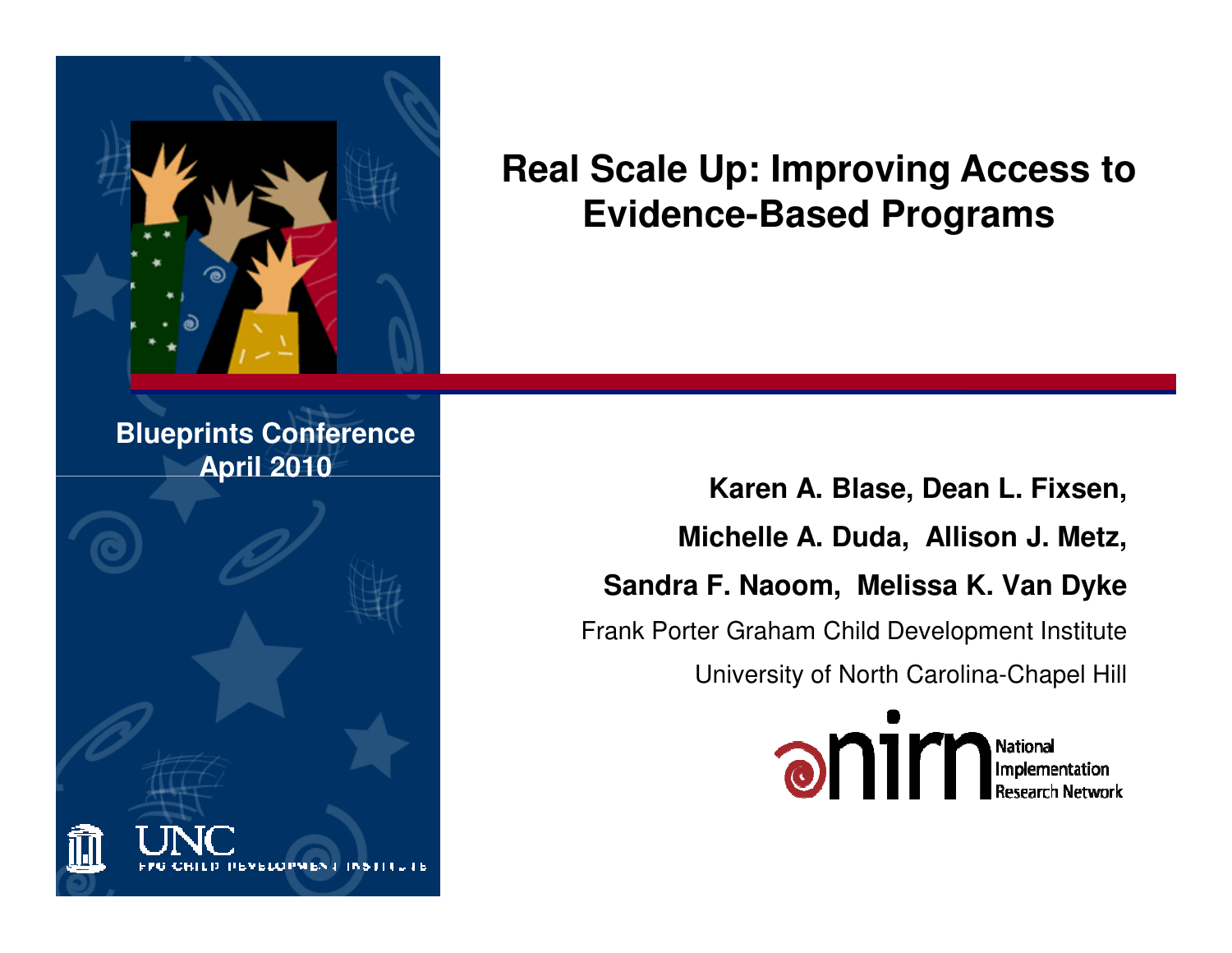

## **Implementation and Scale -Up**

- **First we implement – then we scale-up ….successful scale-up requires attention to the science and practice of implementation**
- **Requires change at the** 
	- **Practice Level (Front Line Staff)**
	- **Example 20 Arrow Music Arrow Drepsisors, Arrow Level (Supervisors, Administrators, HR, Finance)**
	- **System Level (Funders, Government, Regulatory Bodies)**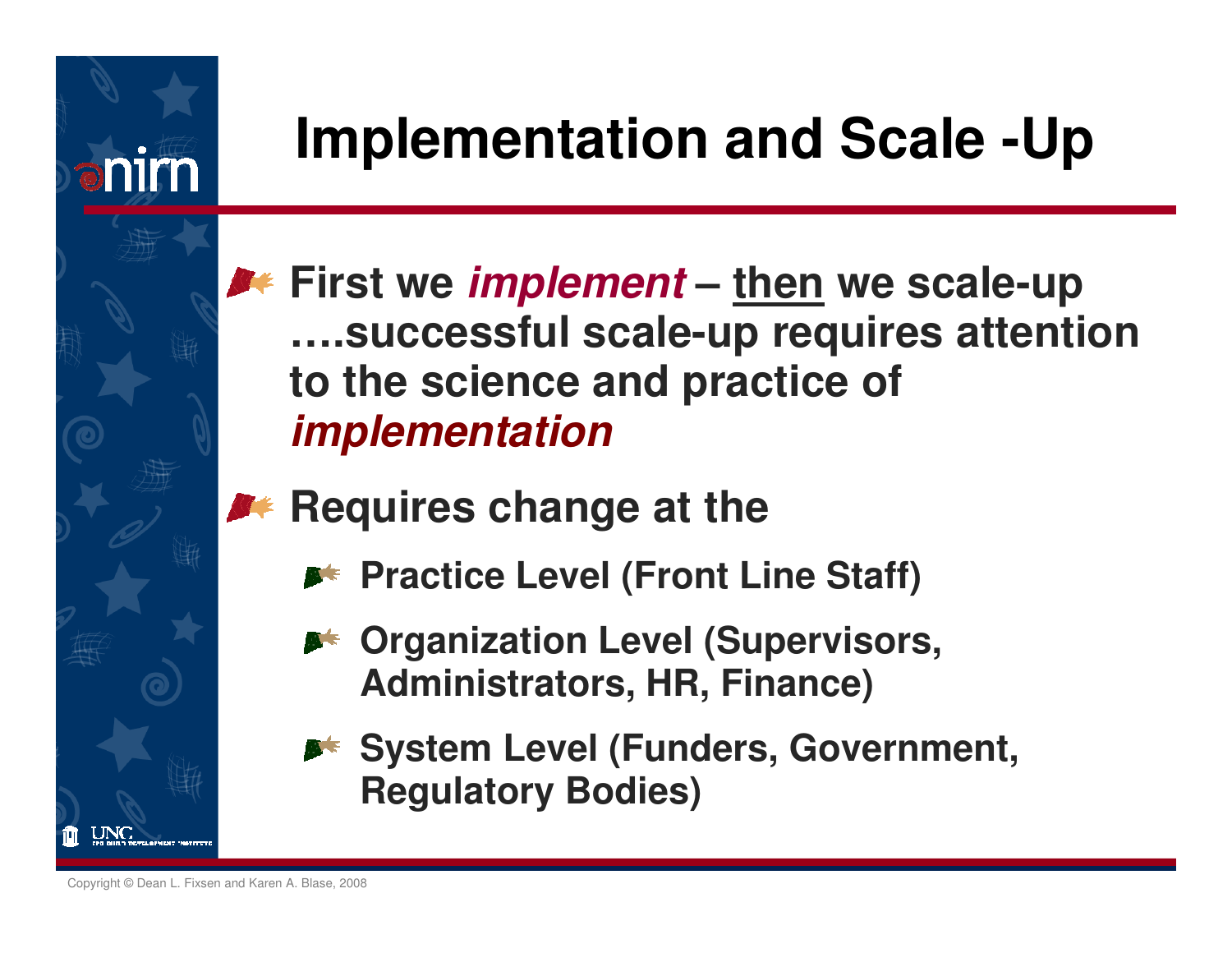# **Implementation Frameworks**

**Changing the behavior of front-line staff,supervisors, administrators, legislators,funders**

#### *I* Implementation Drivers

- **Competence and Confidence**
- **Organization and Systems Change**
- **Leadership**
- *I* Implementation Stages
- *I* Implementation Teams
- **Improvement Cycles**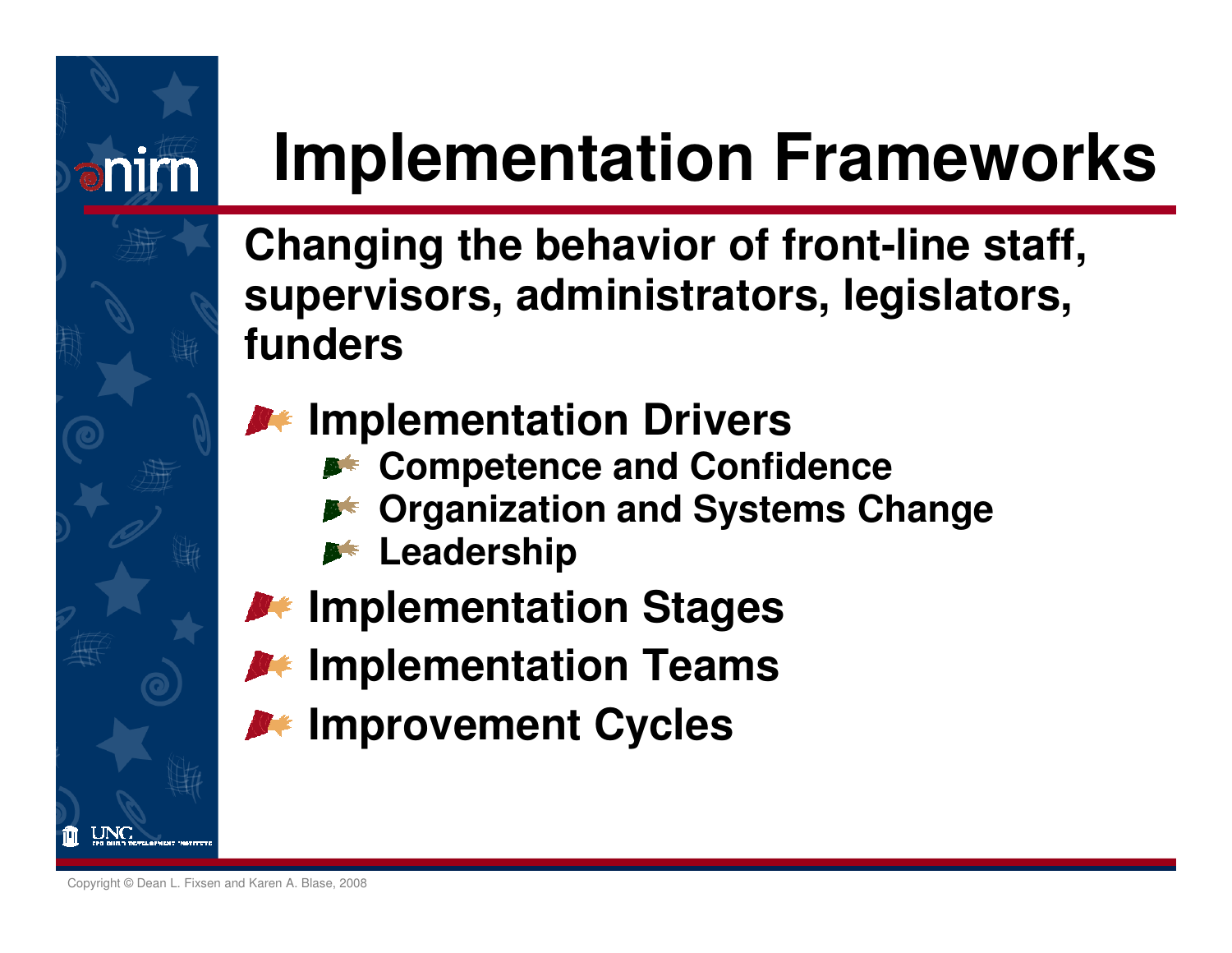## **Scalability**

- **What do we mean by "going to scale"**
- **M** NIRN definition: An evidence-based **intervention that reaches 60% of the population that could benefit**
- **A** NFP defines it as reaching 50% of the **population that could benefit**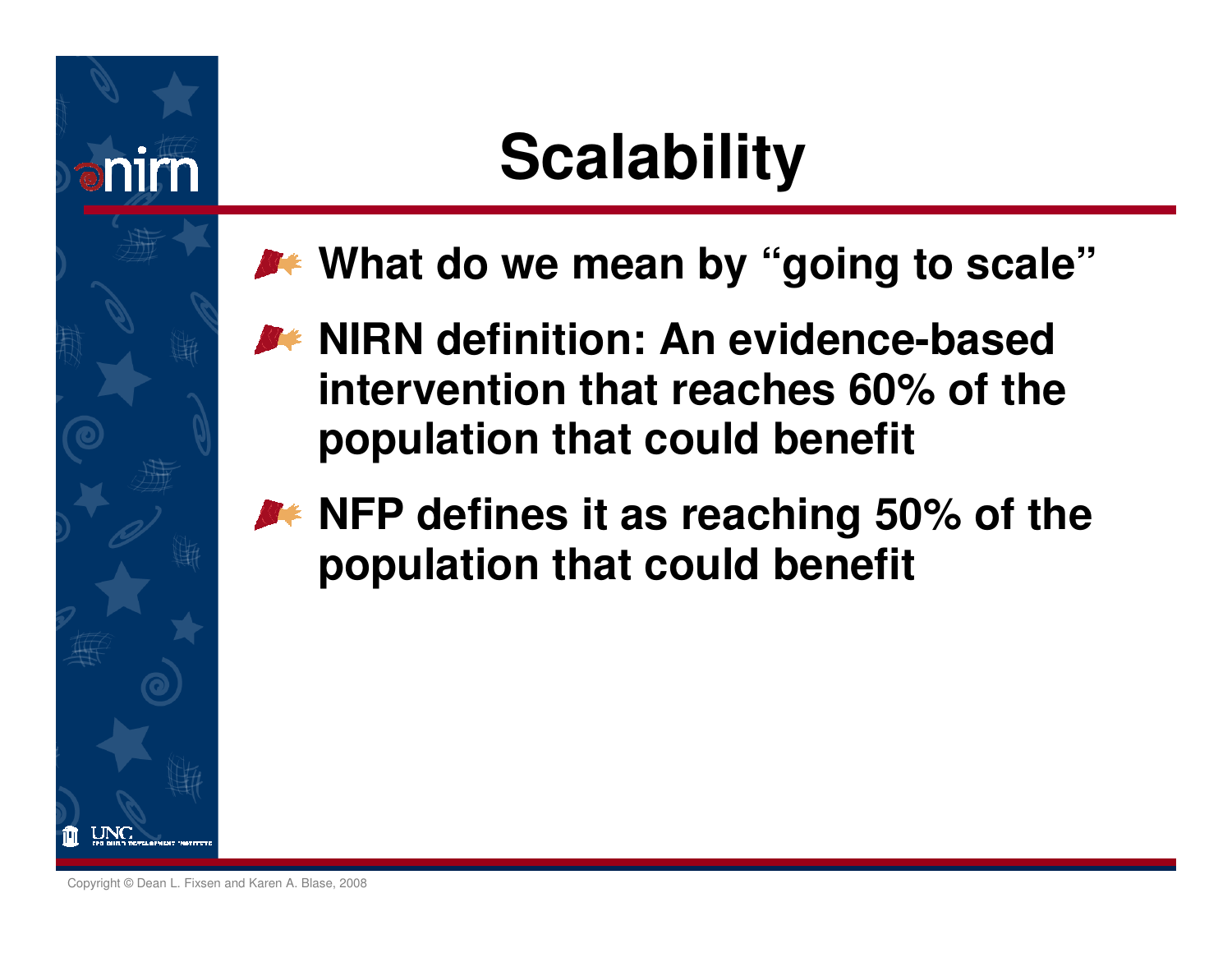# **…Can we go to scale?**

#### **EBPs now are boutique operations**

- **Now have convincing demonstrations that EBPs can be implemented in the real world**
- **Wonderful! But they are not used on a sustainable scale sufficient to solve social problems**

**Hypothetically: What will it take to have 100,000 replications that produce increasingly effective outcomes for 100 years?**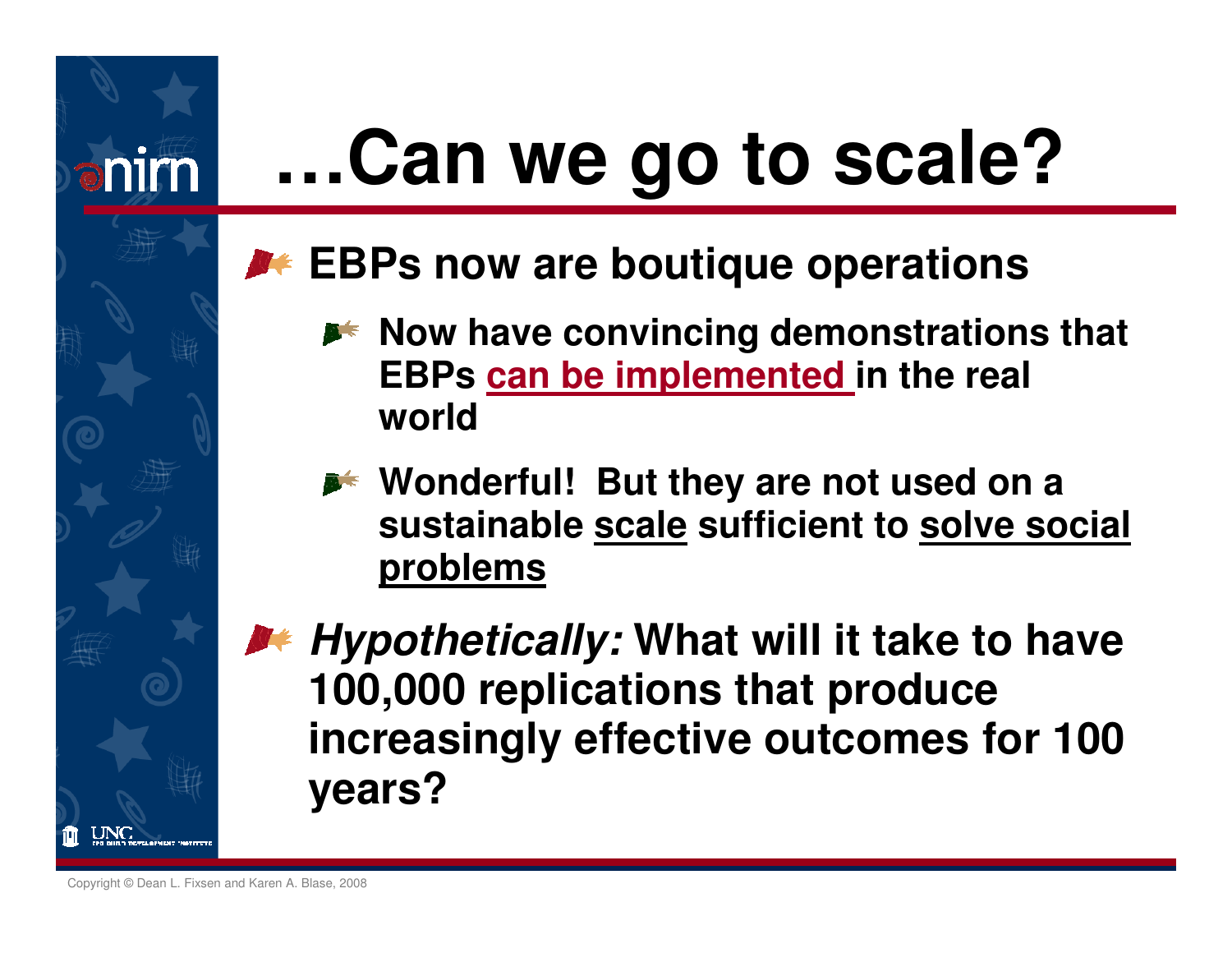

#### **MST** in the US

- **345 Teams in the US**
- **In 31 States and District of Columbia**
	- **22 states have 5+ Teams**

#### **NFP** in the US

- **31 states, 4 statewide initiatives,**
- **A** and 381 counties

#### **BEXA:** School-Wide Positive Behavior **Support**

**In 10,000 Schools**

Copyright © Dean L. Fixsen and Karen A. Blase, 2008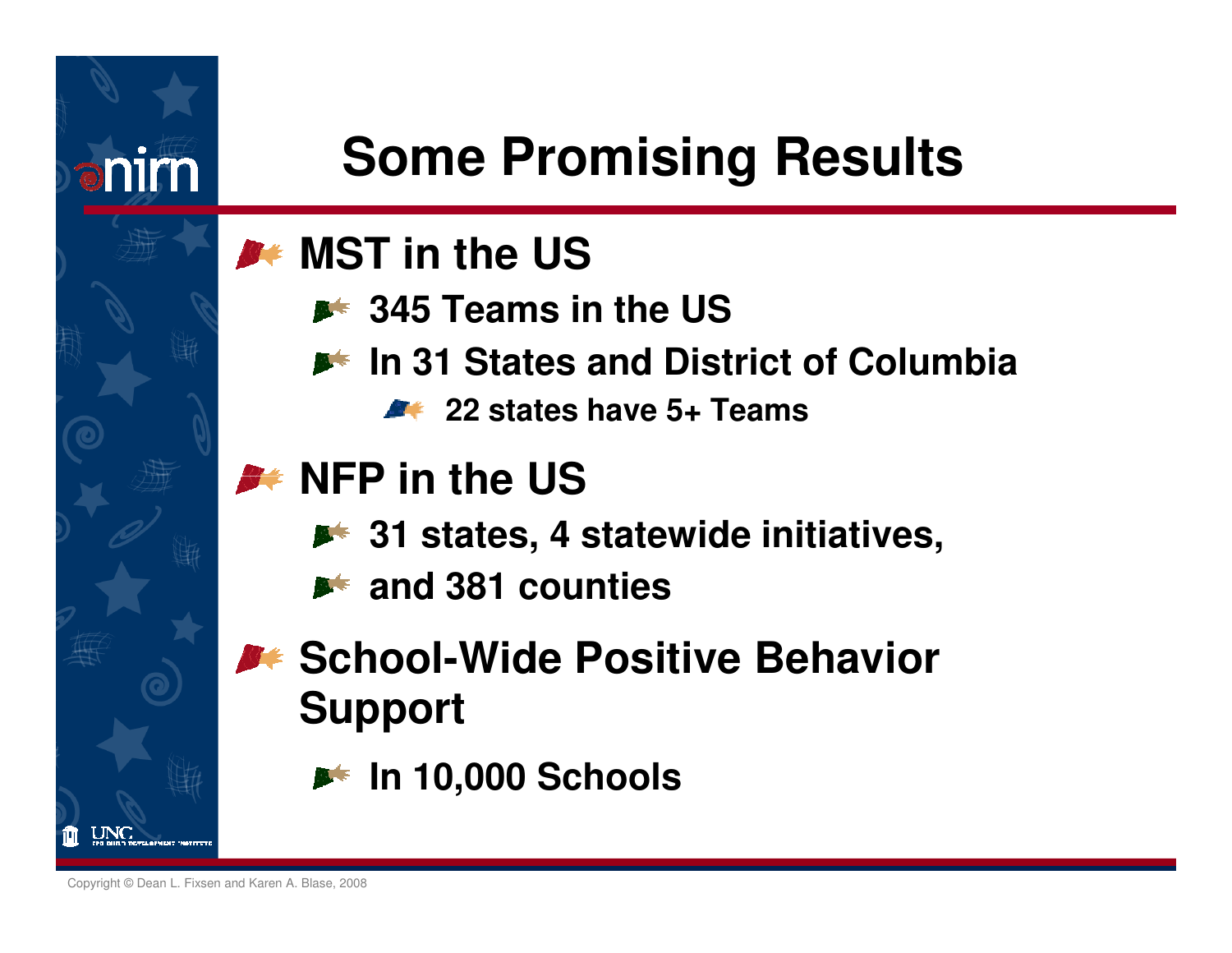#### **Number of Schools using SWPBS**



© Robert Horner, George Sugai, 2010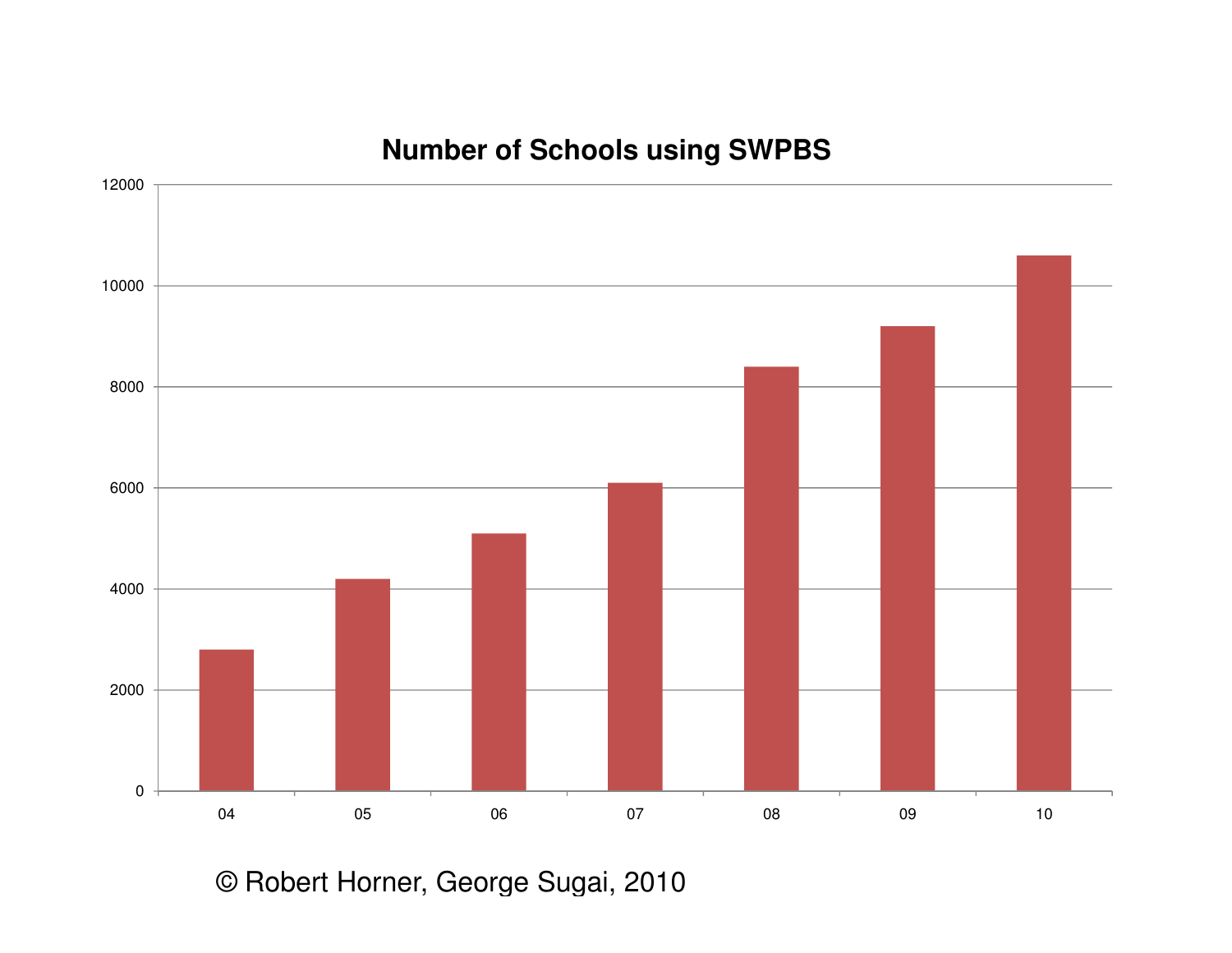

**Percent of all Schools using SWPBS**

© Robert Horner, George Sugai, 2010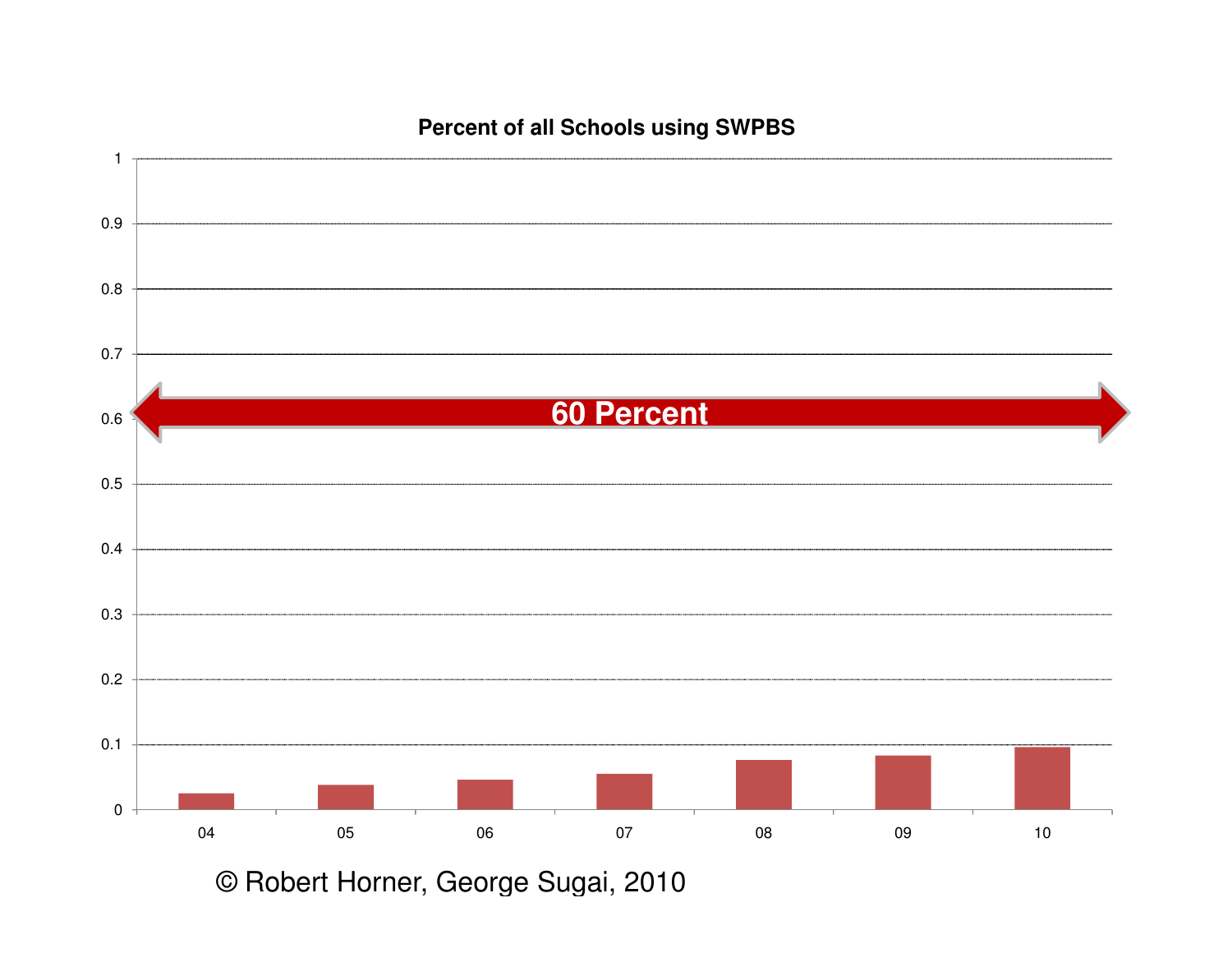

# **Can We Go to Scale?....**

- **345 teams using MST in 32 jurisdictions** 
	- 1% of the youth who could be served ≠ 16,000 a year who could benefit
	- 381 Counties have NFP teams out of 2,528 counties
		- 15% of the counties (381) ≠ 50% of the counties(1,264) **BAR**
		- 10,000 schools using SWPBS
			- Out of 100,000 Schools
			- 10,000 ≠ 60,000 or 60% of the schools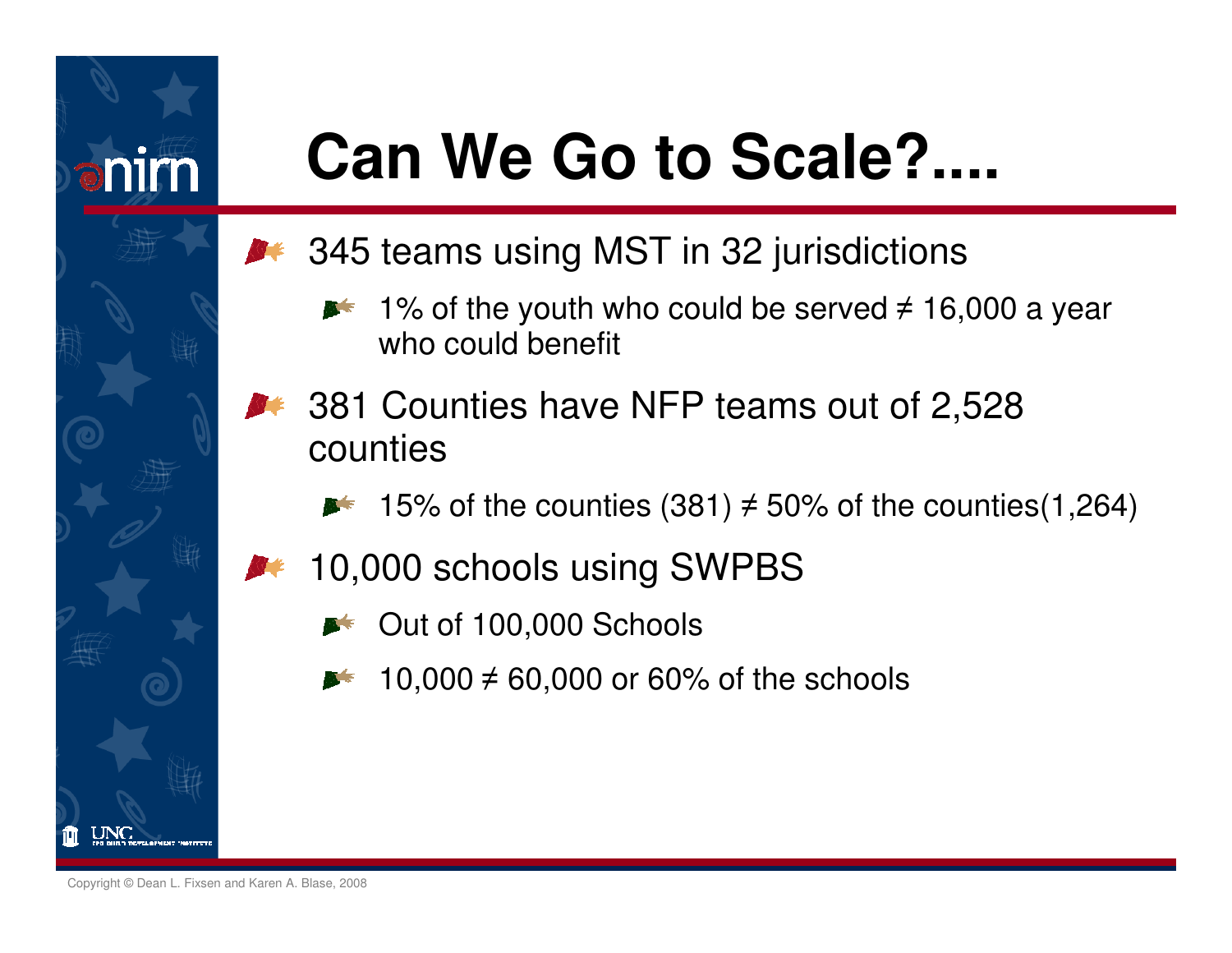# **Implementing "on purpose"**

### **A** Letting it happen

**Unpredictable, uncertain, self-organizing -Recipients are accountable**

## **M** Helping it happen

**Enabled, influence – Recipients are accountable**

### **Making it happen**

**Orderly, planned, programmed, systems are "properly" managed. - Purveyors, Leadership and Implementation teams are accountable**

**Based on Greenhalgh, Robert, MacFarlane, Bate, & Kyriakidou, 2004**

Copyright © Dean L. Fixsen and Karen A. Blase, 2008

anirn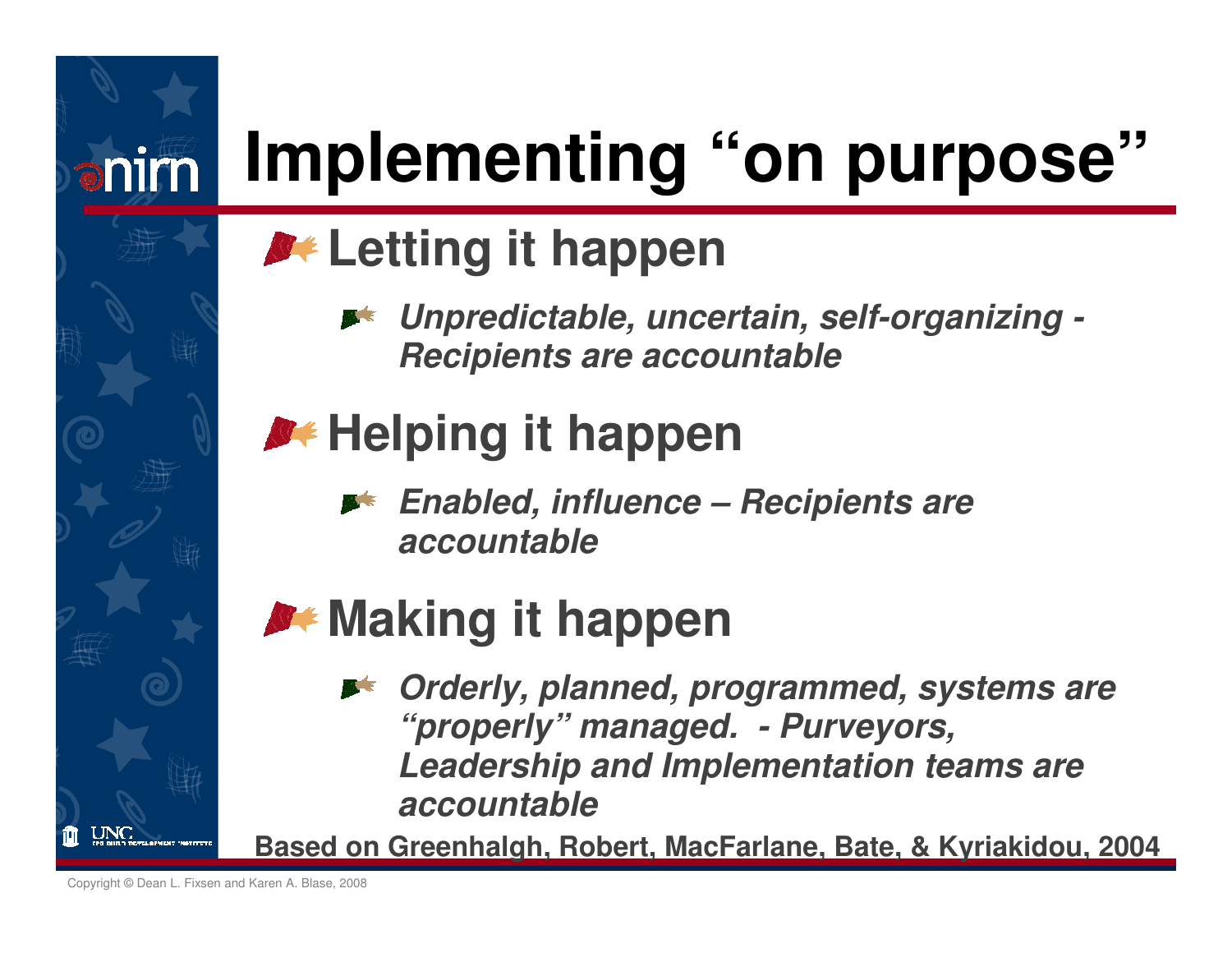

Copyright © Dean L. Fixsen and Karen A. Blase, 2008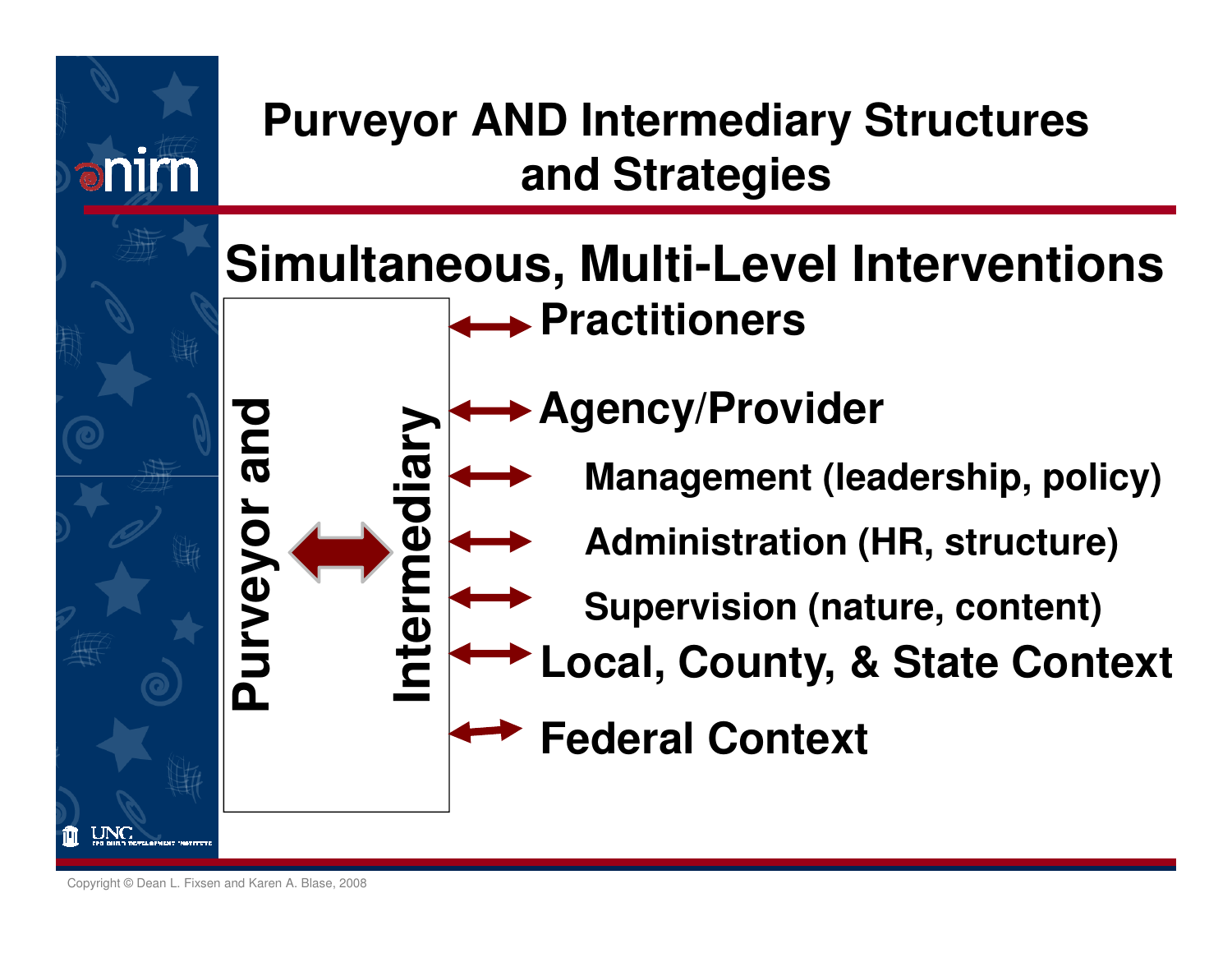

### Sustainable Infrastructure

**Intermediary Purveyor Organization (IPO):A state-based or statewide infrastructure to** facilitate the adoption, implementation and<br>sustainability of a number of evidence-based<br>programs by:

- Broadly educating
	- Assessing need, stimulating interest
- Assessing the "science"
	- Connecting purveyors with organizations
- **Helping adopters manage risk** 
	- Ensuring implementation and fidelity
- **Accumulating knowledge** 
	- **Building capacity**
	- Integrating efforts
	- Managing 'scale-up shifts'
	- Assisting with alignment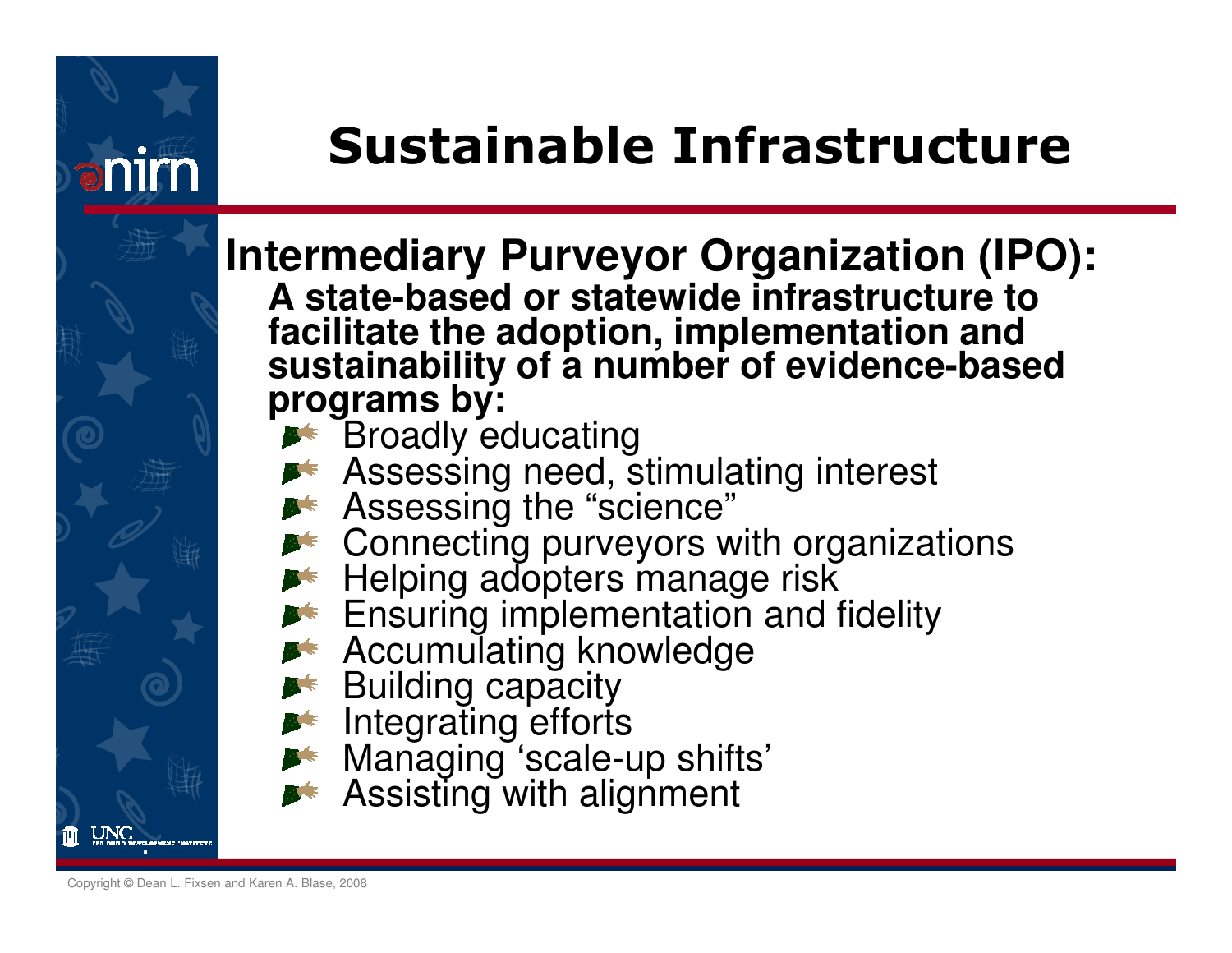#### Focus for Scale-Up

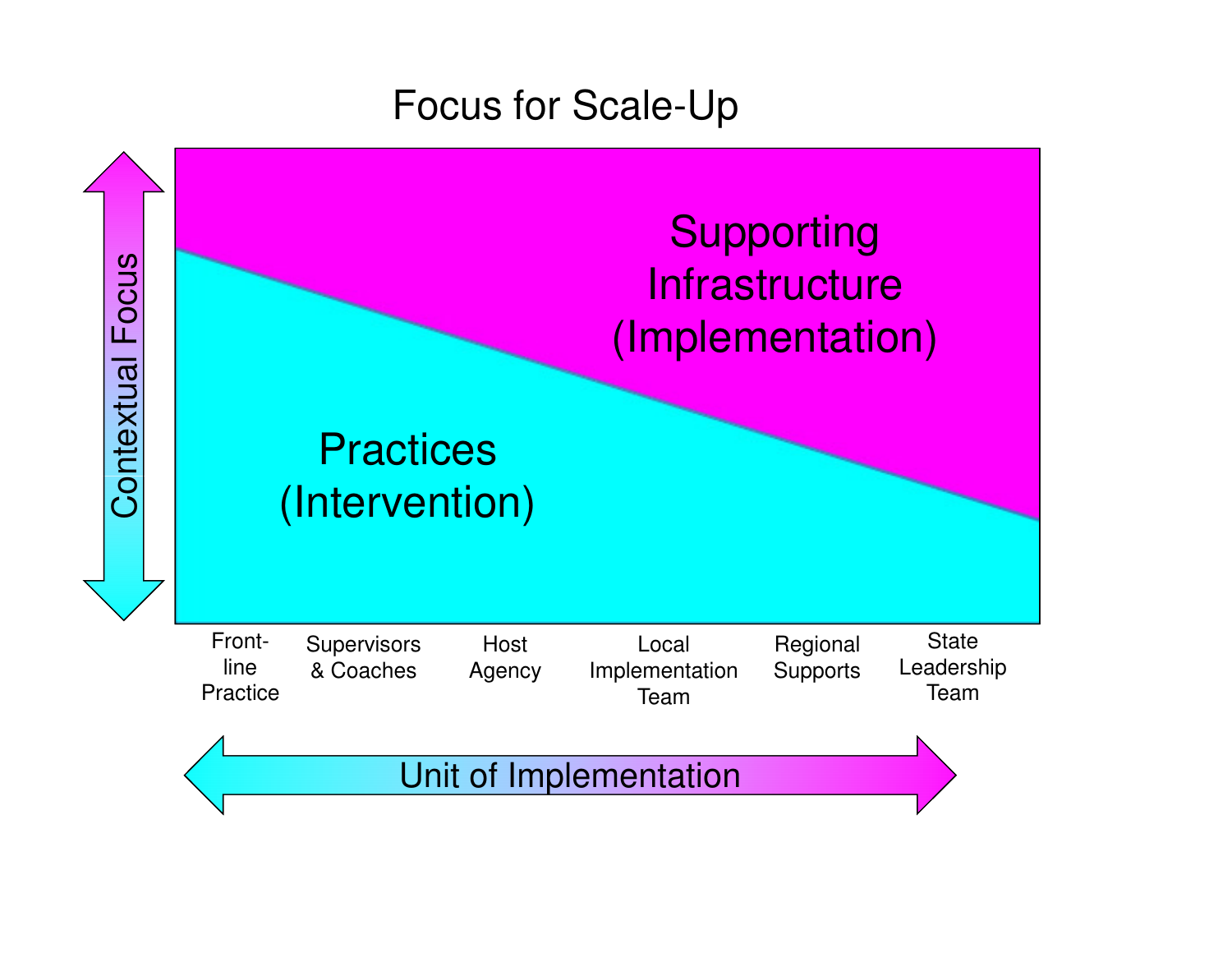

### **Scalability Challenges**



- $\blacktriangleright$  It's a long and winding road
- **The infrastructure costs to build the** road are not understood or accepted
	- Requires **aligned** changes at many levels
- We aren't always good at recognizing when it's time for a "scale-up shift"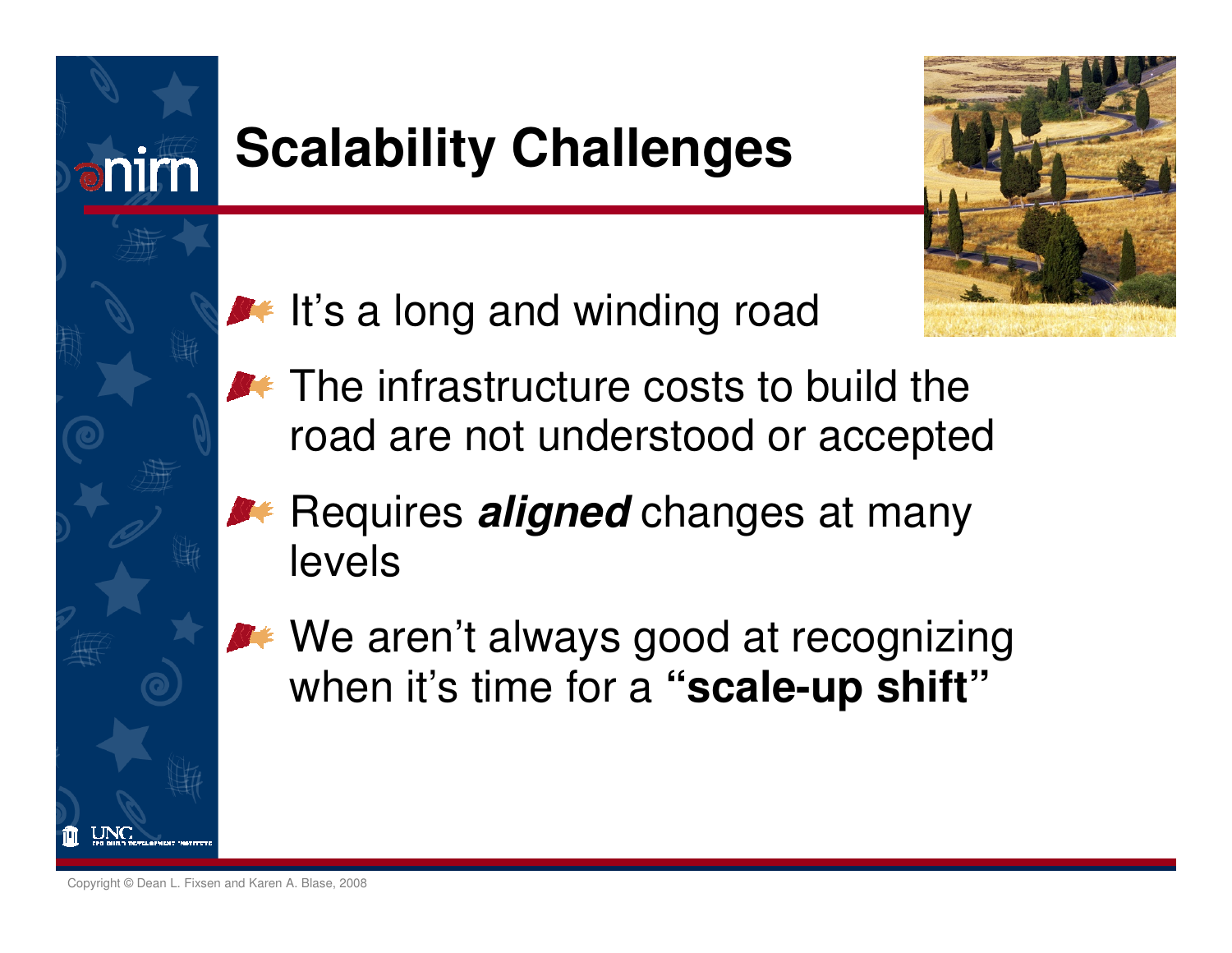

### **Scale-Up Shift**

- **NIRN definition:** A scale-up shift is defined as a transition in the locus of control and responsibility for the quality and functioning of an Implementation Driver
- $\blacktriangleright$  The goal is to develop more proximate implementation capacity that:
	- $\blacktriangleright$  Is effective, efficient, and integrated
	- **P** Produces both positive *implementation* outcomes and positive *intervention* outcomes

© Blase & Fixsen, 2009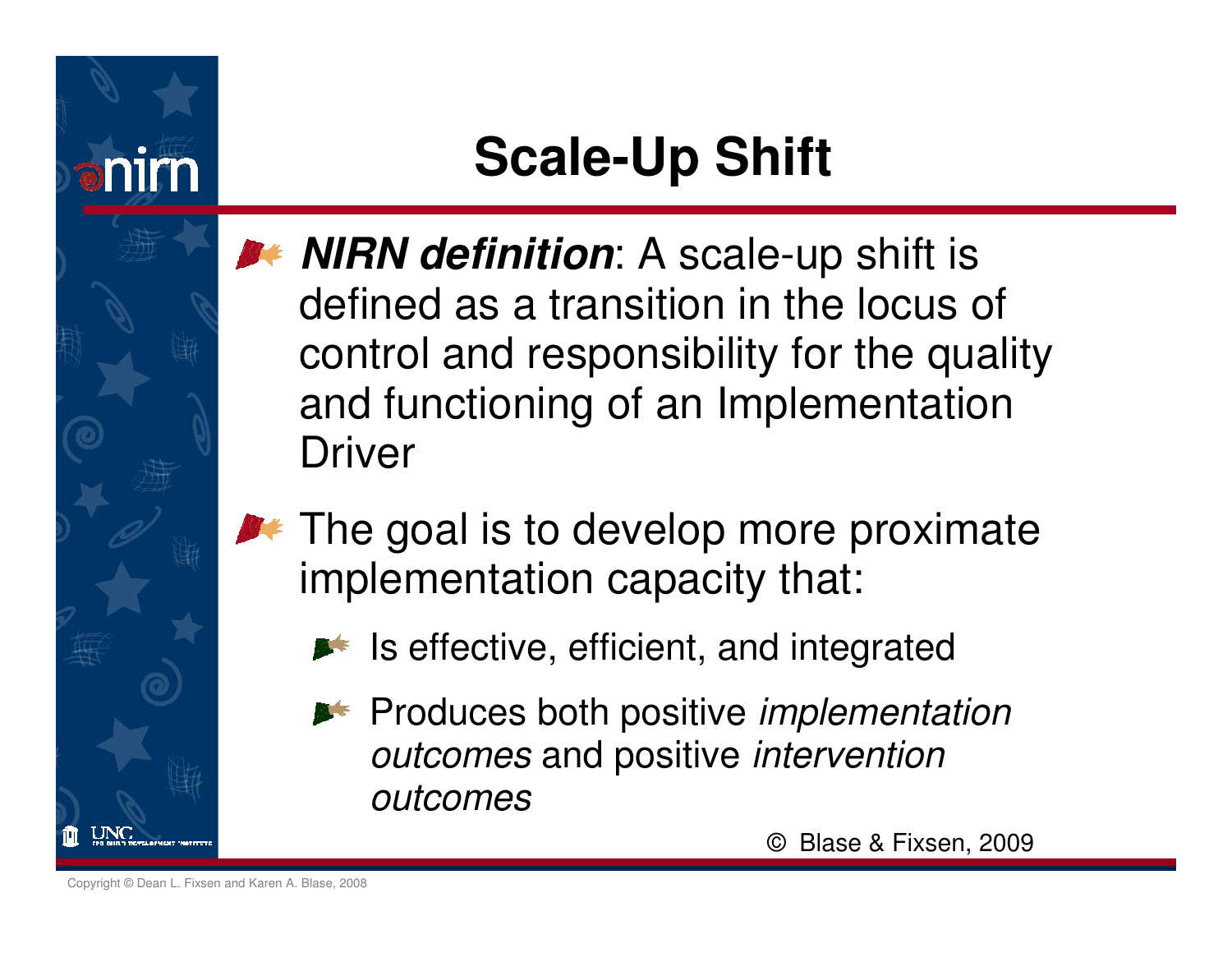

### **Current Scalability "Bumps" in the Road**

- Not all implementation strategies are "scalable"  $\bullet$ (e.g. all front line practitioners go to a single national location for initial training)
	- Purveyors need to analyze the "tight" (quality control) and "loose" (capacity building) nature of each Key Implementation Drivers (e.g. Selection, Training, Coaching, Data Systems)
		- As the Intervention Becomes Better Defined
		- As Effective Implementation Is Better Understood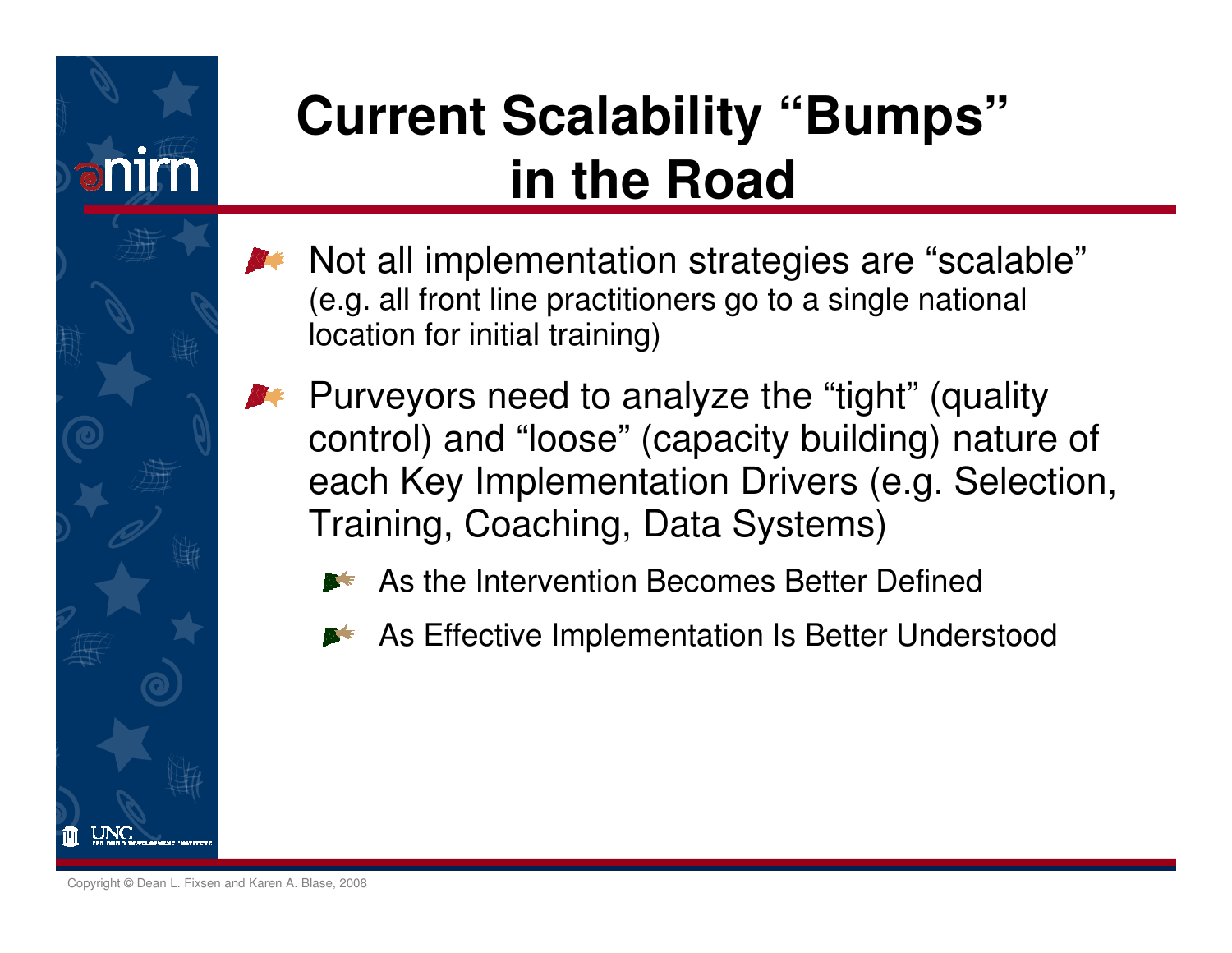# **Implementation Science**

## **Global Implementation Conference 2011**

**www.implementationconference.org**

**Integrate the science, practice, policy of implementation, organization change, and system transformation**

Copyright © Dean L. Fixsen and Karen A. Blase, 2008

anim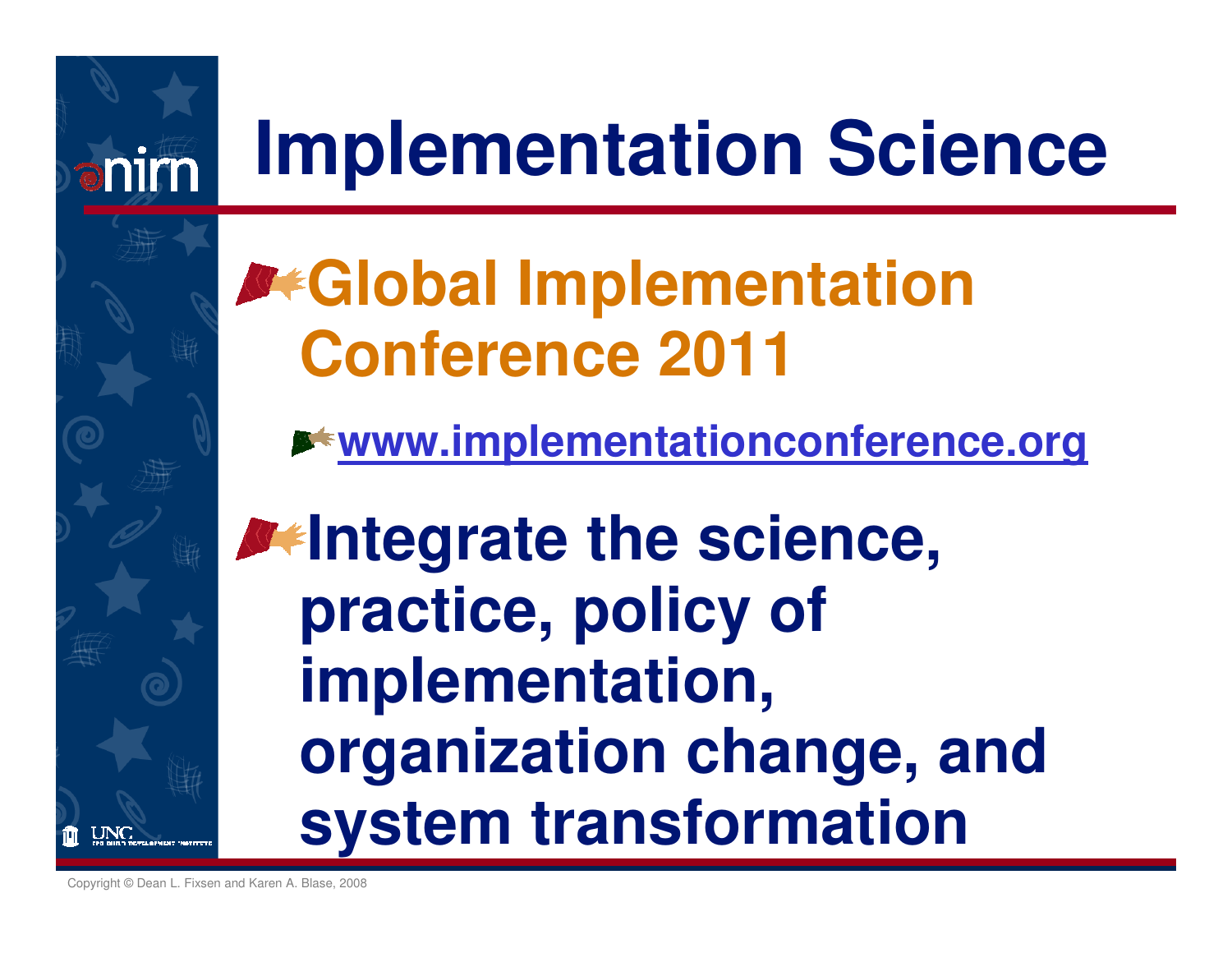# **For More Information**

#### **Karen A. Blase, Ph.D.**

- 919-966-9050
- Karen.Blase@unc.edu

#### **Dean L. Fixsen, Ph.D.**

- 919-966-3892
	- Dean.Fixsen@unc.edu



**At the Frank Porter Graham Child Development Institute**

**University of North Carolina**

**Chapel Hill, NC**

www.scalingup.org http://nirn.fpg.unc.edu/http://www.fpg.unc.edu/~nirn/resources/publications/Monograph/

Copyright © Dean L. Fixsen and Karen A. Blase, 2008

nim